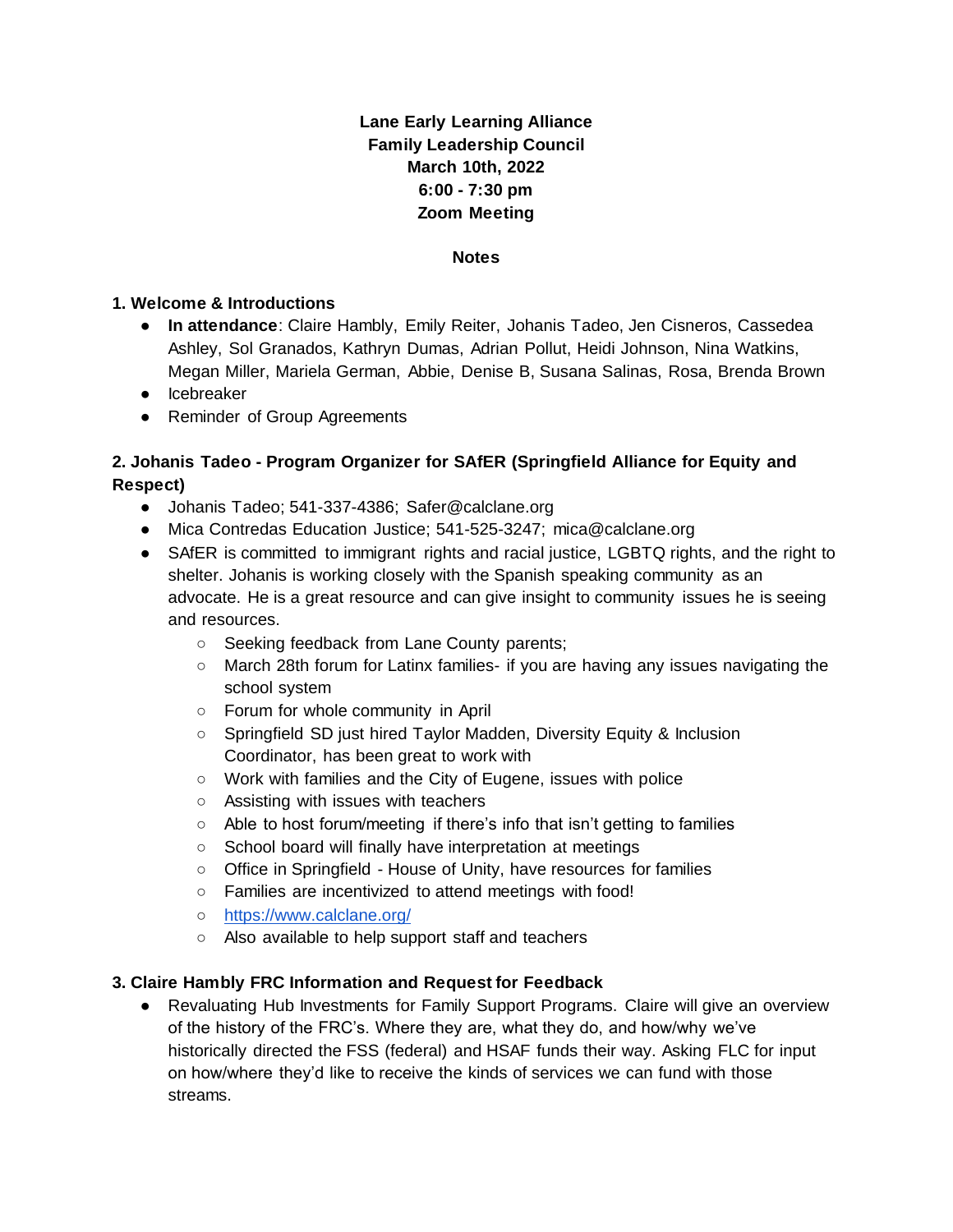- Slides available
- Did you know about FRCs prior to being a part of this group?
	- Heidi: heard about them in the context of school-aged children
	- Cassedea: yes
	- Megan: no
	- Kathryn: went to Peggy's Primary Connection
- Want to reallocate funds that aren't being used well; where would you like to receive those kinds of services if not through school-based resource center?
	- Nina: Barrier is that kids with disabilities aren't getting services; now kids in 1st and 2nd aren't getting services; funding in the schools but not staff and solutions; a lot of kids; high needs for kids with behavior and physical issues
	- Cassedea: I would love for them to bring back preschool storytime/craft or a nature class for preschoolers to access like the programs Tinkergarten, Ready For K and Music Together. I really miss programs like those in this area and music, craft/preletter writing are such great skills to learn. For instance Creswell, Pleasant Hill doesn't have any preschool programs for the community to use outside daycares/preschools
	- Adrian: as a rural parent, having access to any of these resources; not access for rural families for ages 0-5; district is probably the best place to start; idea of starting a Rec Center out on coast (Siuslaw Vision)
	- Heidi: focusing money in rural areas; respite? Using money for orgs that provide respite care
		- Claire: can't use it for respite care, that funding goes to Relief Nurseries
	- Jen: I am wondering about scholarships for kids educational camps. For example, the NAACP really saved our family with scholarships. My daughter attended school at The Science Center during covid instead of doing it at home. They also provide scholarship funding for other camps too and it is so helpful to a working parent.
	- Kathryn and Heidi: libraries
	- Kathryn: Creswell library is where most preschool activities happen; if more funds could be put towards that they might be able to do more; in a central location
	- Megan: Communities Centers maybe; would be great to have programming in the evenings and weekends for those of us who work
	- Johanis: in CG, providing information at the food pantry; in Springfield partnered with the Arc of Lane County; identify social service agencies that are already connected to families
	- Sol: important for the teachers to learn new techniques, add specialized trainings to help children have good help; teachers help our children grow and can also damage; resources to train teachers
		- Claire: can't use these funds for teacher professional development but maybe from other funding; these funds are focused on kids and their families
		- Eugene 4J is using Conscious Discipline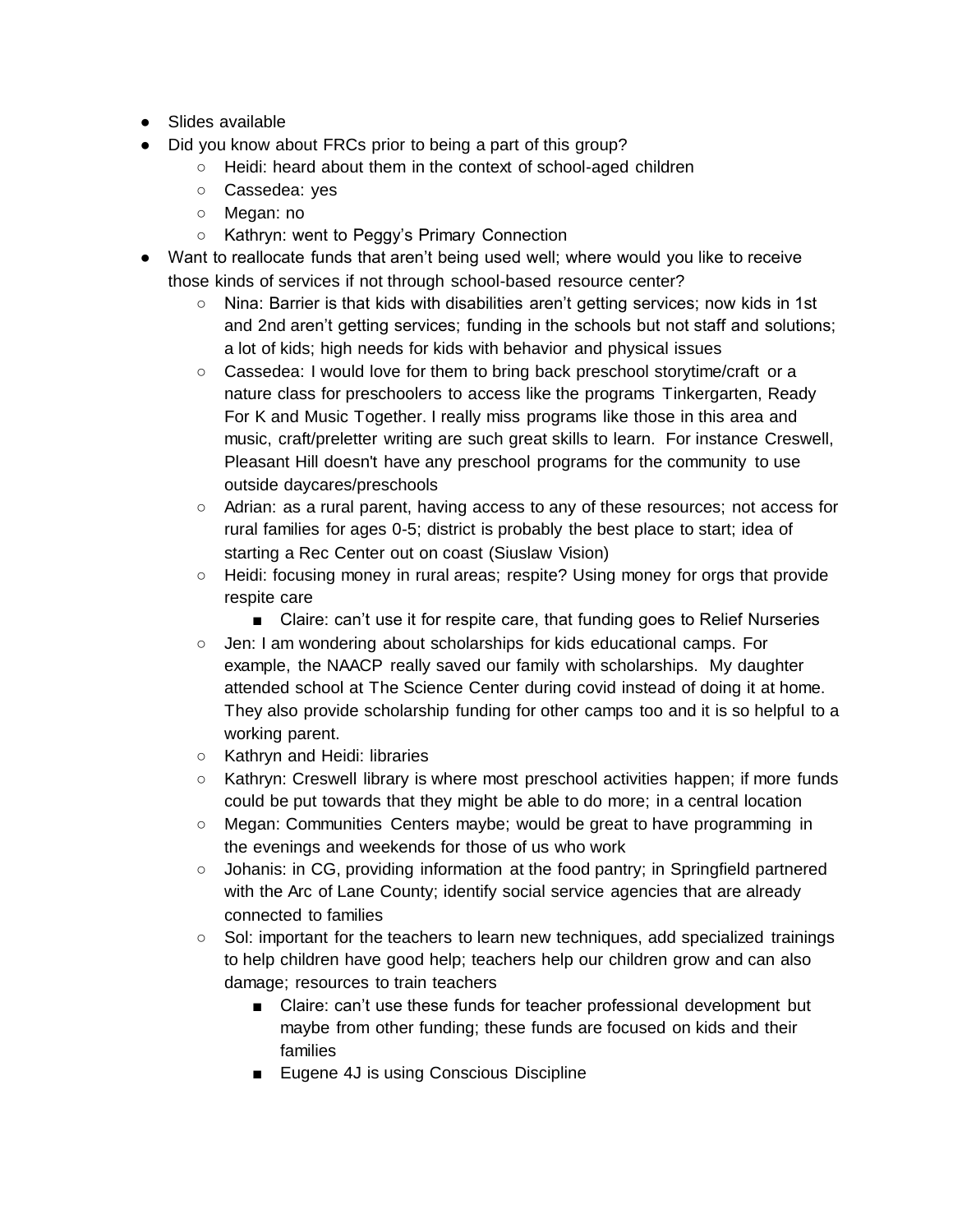- Heidi: some of the issue if letting parents know these exist; doctors office for example
- Brenda: agree tutoring and kid/parent activities
- Mariela: more programs like kits-getting prek ready to transition to kinder
- Arian: What about birth centers and places that offer post-natal care for parents?
- Megan: It would be great if some of these programs could craft/learning kits to those of us who can't make it to day programs. It could also be helpful to parents in rural areas
- Nina: developmental screenings; after need is identified, what happens? Took over a year to get my child evaluated; would be farther along if they had started process years earlier
- Jen: Outdoor summer learning environments for littles. I remember trying to find ANY camp for my 4 year old last summer and everything had a waitlist... It may be that the low ratio changes the ability to serve more kids at places for little learning environments. Also, I am thinking about the ginormous long waitlist at CDRC. The families could use some support while they wait 12 months on the waitlist to get services.
- Cassedea: Especially learning to read. Would love to see more literacy options for preschoolers
- Brenda: yes more sports activities. everything is full. no that many options
- Megan: Support groups for parents with kiddos who have behavior or developmental issues
	- Heidi: Megan, do you think the community would like a parent café geared toward families that are experiencing those issues?
	- Megan: I would love that. I have been enjoying the parent cafes
- Jen: Is there any way The Parker Learning Gardens could help and collaborate? It has really cool stuff for the community.

# **4. Michelle Hjelm Preschool Promise Updates:**

- Current openings: Creswell (Ellie's Preschool & Daycare and Creswell Preschool Promise), Cottage Grove (Dorena Preschool Promise) and Junction City (Picket Fence Preschool).
- We now have an internal 22-23 Family Interest List so that families can be emailed or mailed our 22-23 application when it becomes available in early summer. To get on that list, interested families can call, text (541-357-5819) or email (preschoolpromise@unitedwaylane.org) with the adult first and last name, the child's date of birth, if they would like the app emailed or mailed when it becomes available, their preferred language and their email or mailing address depending on their request.

### **5. Announcements or other news/good for the order**

- FLC website has been updated, please take a look. We are looking for quotes on your FLC experience. Please drop them in the chat or email me.
- Adrian: Oregon People's Rebate- \$750 to every Oregonian per year
	- o English: [www.opr2022.org/en/](http://www.opr2022.org/en/)